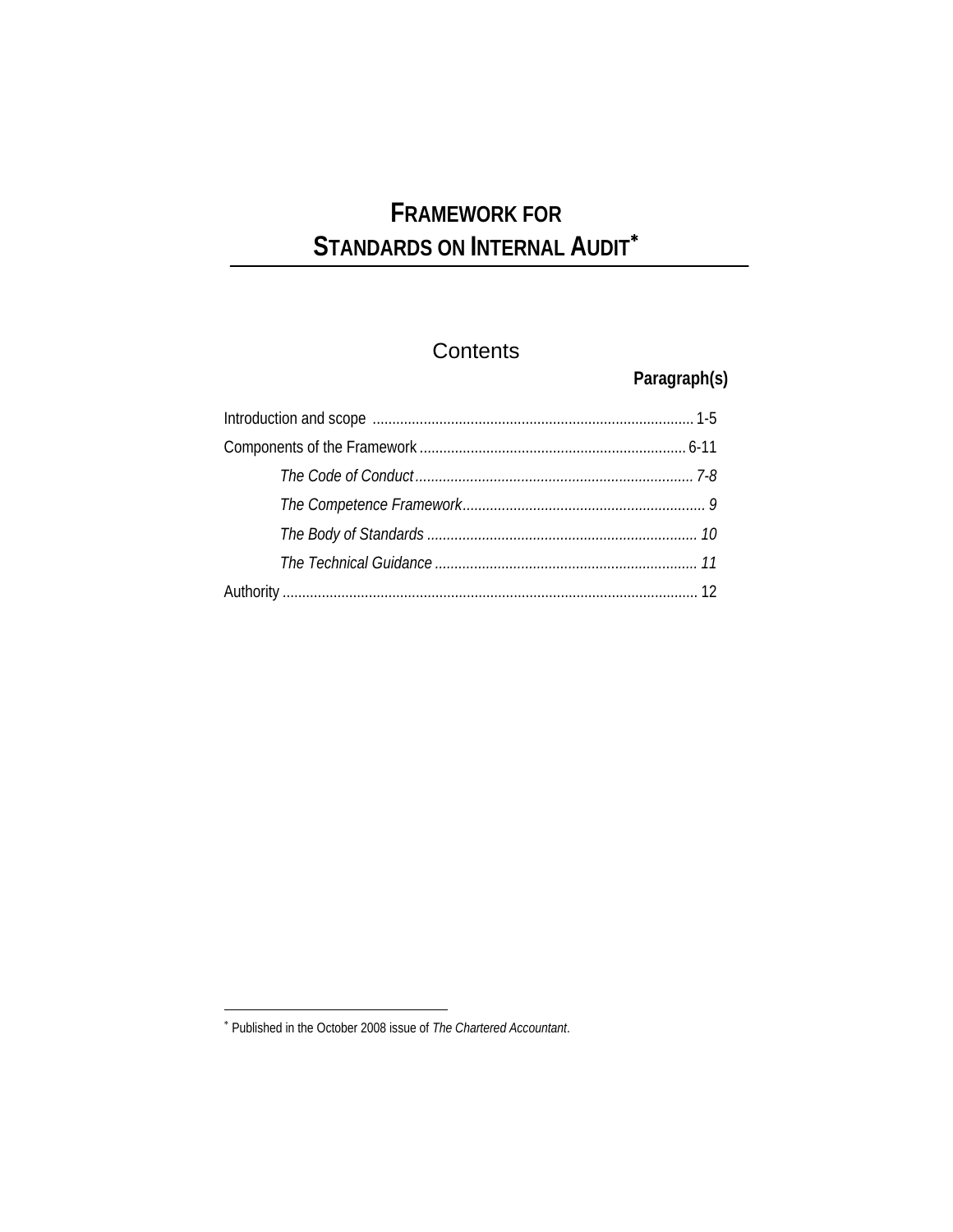#### *Framework*

### **Introduction and Scope**

- 1. In February 2004, the Institute of Chartered Accountants of India, set-up the Committee on Internal Audit. The main function of the Committee on Internal Audit, as set out in its Terms of Reference and the Preface to the Standards on Internal Audit, is to review the existing internal audit practices in India and to develop Standards on Internal Audit (SIAs).
- 2. Paragraph 3.1 of the Preface to the Standards on Internal Audit, issued by the Council of the Institute of Chartered Accountants of India in 2004, describes internal audit as follows:

*"Internal audit is an independent management function, which involves a continuous and critical appraisal of the functioning of an entity with a view to suggest improvements thereto and add value to and strengthen the overall governance mechanism of the entity, including the entity's strategic risk management and internal control system."* 

- 3. Every standard setting process requires a framework, hence the need for this Framework for Standards on Internal Audit. The overall objective of the Framework for Standards on Internal Audit is to promote professionalism in the internal audit activity.
- 4. Internal audit is conducted in variant economic, legal, cultural and business environments. The organisations in which internal audit is performed differ widely in size, structure, nature of business, scale, purpose, objectives and geographical spread. Further, the internal audit activity may be performed by an entity's employees or by some external agency. Thus, the Framework for Standards on Internal Audit applies to all the persons performing internal audit activity, irrespective of whether the function is performed in-house or by an external agency.
- 5. The Framework for Standards on Internal Audit would cover all aspects of an internal audit activity, including, planning, gathering evidence, documentation, using the work of other experts, evaluating controls and risk management systems and reporting.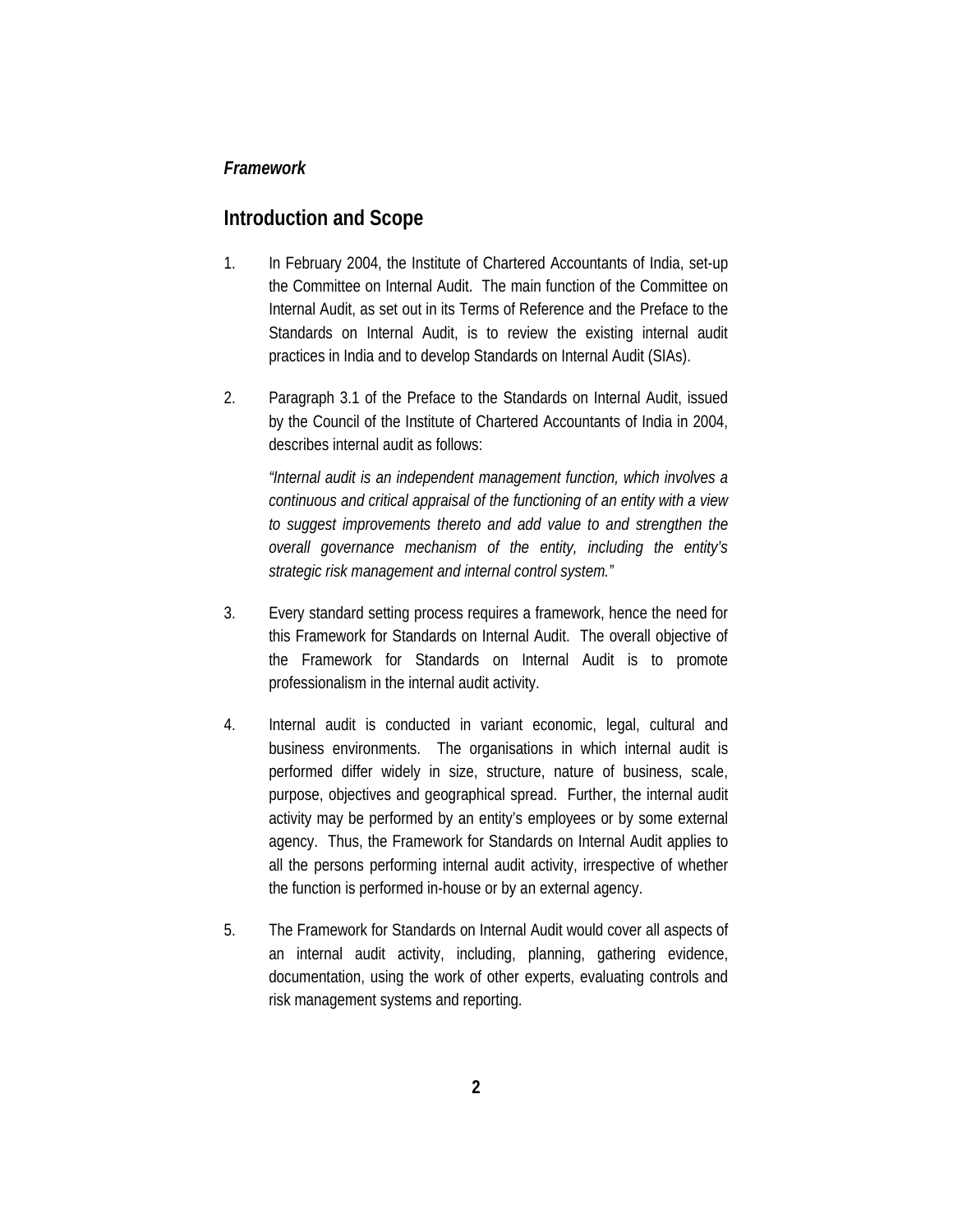#### *Framework for Standards on Internal Audit*

#### **Components of the Framework**

6. The Framework for Standards on Internal Audit comprises four components viz, the Code of Conduct, the Competence Framework, the Body of Standards and the Technical Guidance. Each of these components has been discussed in the following paragraphs.

#### *The Code of Conduct*

- 7. The Code of Conduct establishes the essential principles of conduct and prescribes ethical behaviour for the professionals in internal audit activity. Every professional must make a commitment to ethical conduct, including integrity, confidentiality, etc.
- 8. A member of the Institute of Chartered Accountants of India, carrying out an internal audit activity, would additionally be governed by:
	- (i) the requirements of the Chartered Accountants Act, 1949;
	- (ii) the Code of Ethics issued by the Institute of Chartered Accountants of India; and
	- (iii) other relevant pronouncements of the Institute of Chartered Accountants of India.

#### *The Competence Framework*

9. The Competence Framework addresses the key characteristics that are required of persons performing internal audit. This includes aspects, such as, objectivity, technical competence, interpersonal skills, operational efficiency and due professional care. The Competence Framework is a minimum expectation.

#### *The Body of Standards*

10. The Body of Standards ensures commitment to providing quality services and details the expectations required of the individuals engaged in internal audit in discharging their responsibilities. The Standards will specify basic principles and processes, such as defining the scope, planning, communicating, etc. They will further establish the basis for quality and performance evaluation of internal audit. The Body of